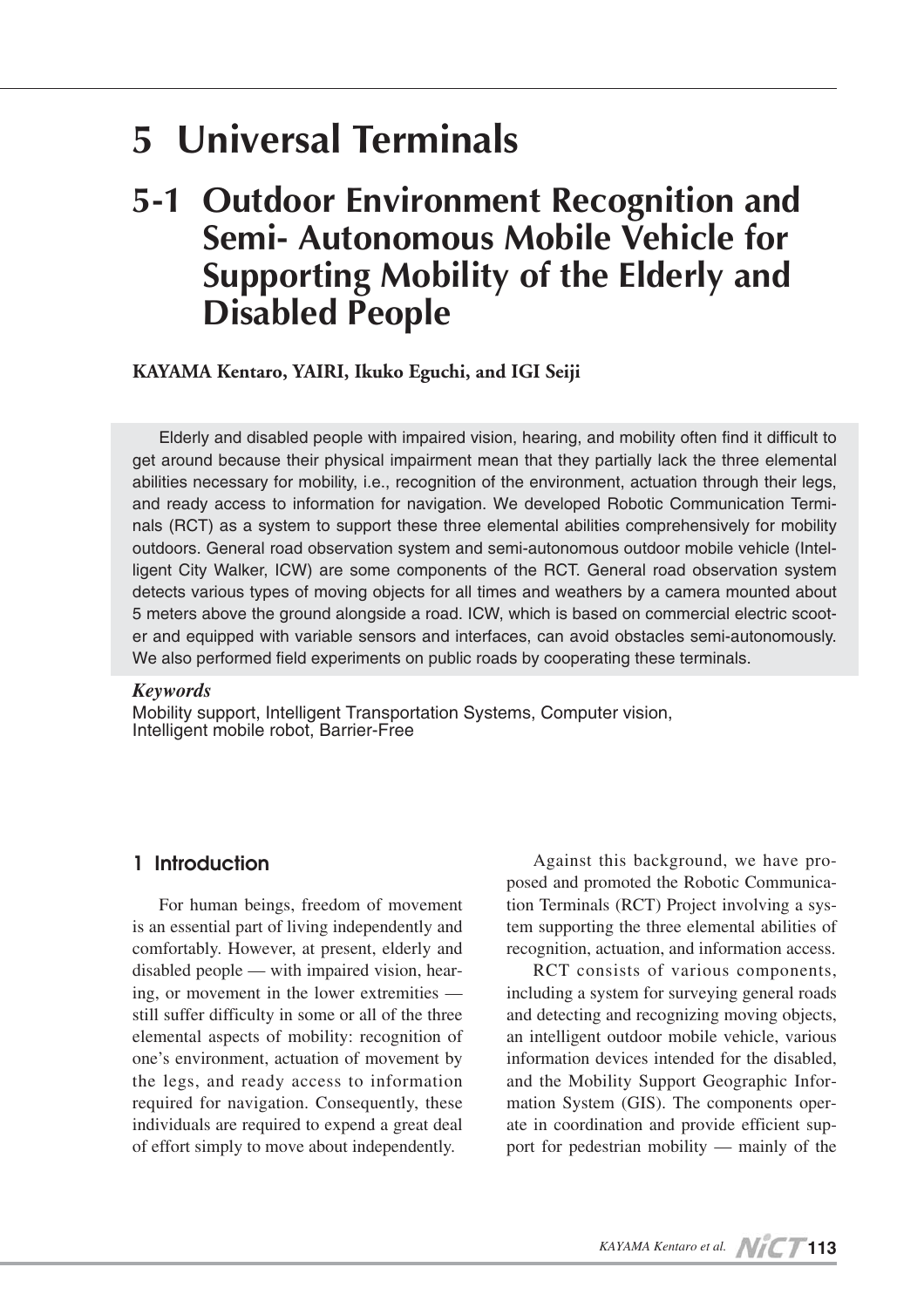elderly and disabled — in outdoor environments.

Diverse research activities have taken place in Europe with the aim of supporting the elderly and disabled including TIDE, the VAHM Project (France), the Bremen autonomous "Rolland" wheelchair, the "Maid" wheelchair, and the SIAMO Project (Spain). However, most of these devices are intended for indoor use<sup>[1]</sup>.

A number of research activities are also underway targeting mobility support in outdoor urban and residential areas, including research and development by Kotani and Mori, et al. of the Robotic Travel Aid (RoTA), designed to replace a guide dog. This system stores various image characteristics along the intended route in advance and recognizes various boundaries as it moves along the road: the road itself, walls, steps, and landmarks[2].

RCT is not a single system but instead is designed to provide comprehensive support for pedestrians by combining a number of component systems.

In this paper, Section  $2$  describes the concept underlying RCT and its characteristic features. With respect to the RCT components, Section  $\overline{3}$  describes the details of the general road observation system (including the Environment-Embedded Terminal, or EET), and Section 4 describes the details of a semiautonomous outdoor mobile vehicle (the Intelligent City Walker, or ICW). Section 5 describes field experiments in a real-world environment, performed by combining these system elements.

## **2 Robotic Communication Terminals (RCT)**

The goal of the Robotic Communication Terminals (RCT) Project is to provide comprehensive support for outdoor pedestrians, particularly the elderly and disabled, in the three elemental abilities required for mobility: recognition of the environment, actuation through the legs, and ready access to information for navigation (Fig. 1) $[3][4]$ .

RCT embodies the following features:

- Provides support for a wide range of users according to the type and degree of impairment.
- For each of the three elemental abilities recognition, actuation, and information access — provides comprehensive means of addressing problems through conversation with the user and by sharing roles among the devices.
- Connects the real world, the Internet, and the user and provides an environment in which the user can access information anywhere and at anytime through a unified process.

RCT consists of the components indicated below (Fig. 2).

These components communicate and collaborate with each other, helping the user to move through urban areas safely and freely

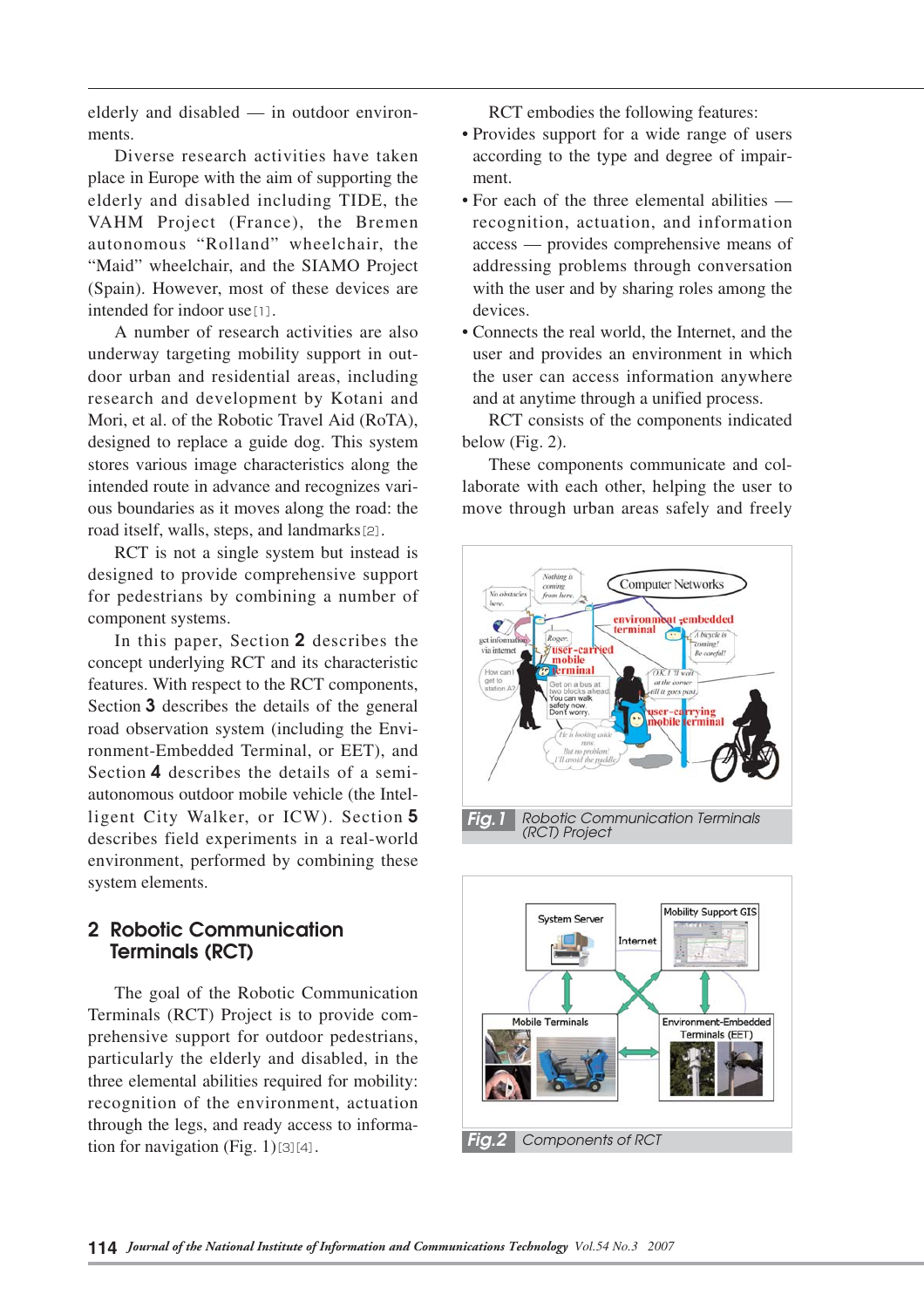and to arrive at his or her intended destination more easily. The terminals also provide connection to the Internet and allow the user to access a variety of useful information.

**The Environment-Embedded Terminal (EET)** consists of a camera mounted several meters above the ground along a road or in a station (lower right in Fig. 2), a recognition system that assesses road conditions and the trajectories of moving objects based on images taken by the camera, and a communication unit that provides communication with the mobile terminals $[5]$ - $[7]$ .

We will discuss the recognition system later.

There are currently three sets of EETs at the National Institute of Information and Communications Technology (NICT) facility in Koganei, Tokyo; one set in Kamakura, Kanagawa; two sets on the campus of Chubu University in Kasugai, Aichi; and four sets in the Knowledge Creating Communication Research Center in Seikacho, Kyoto.

**The user-carried mobile terminal** is an intelligent navigation system on a wearable or hand-held computer carried by elderly or disabled subjects. This terminal communicates with an EET or map server and presents the user with information on ambient conditions and routes.

For the user-carried mobile terminal, we use the Compact Battery-less Information Terminal (CoBIT)[8][9]. The CoBIT receives a signal issued by a laser or a superdirective LED and converts this signal to electric power using a photoelectric conversion element in the receiver. This power is modulated based on the waveform of the sound; the receiver can thus receive vibrations (i.e., sound data) without requiring a power unit. Manufacturers today offer earbud, oscillator, and bone-conduction headphone receivers (upper and lower left in Fig. 2).

PDA-type user-carried mobile terminals are also available that can access a map server and display sign language animation providing guidance with respect to a given location.

**The user-carrying mobile terminal**

referred to as the Intelligent City Walker (ICW) is a semi-autonomous outdoor mobile vehicle based on a commercially available electric scooter equipped with various sensors for avoiding obstacles and recognizing the environment, a touch-panel LCD monitor, and a processing unit (right-hand side of lower left of Fig. 2). In addition to the functions of a user-carried mobile terminal, the ICW provides driving assistance, including automatic avoidance of obstacles detected by sensors mounted on the user-carrying mobile terminal and by EETs[10][11].

We will discuss the details of these functions later.

**The Mobility Support Geographic Information System (GIS)** focuses on providing pedestrians with information that is more useful than that found in conventional maps (upper right, Fig. 2). Mobility Support GIS provides information not only on vehicular roads but also on narrow paths and footways. The information provided includes road width, inclination, and the presence or absence of steps. This system is also linked to a range of available data on barriers and can suggest the most suitable route according to the type and degree of impairment[12][13].

Three types of Mobility Support GIS are currently established, one for each of three areas: the approximately 11-square-kilometer area around Koganei; the area around Higashiyama, Kyoto; and the area around Akihabara, Tokyo. Part of the system is open to the public via the Internet as a test system.

**The system server** (upper left of Fig. 2) knows the IP addresses of the terminals and the GIS system and the positions of the terminals in the real world. When the mobile terminals and the EET interact as described in Section 5, the system server mediates the devices. For example, the system server searches the EET watching the area in which a mobile terminal is moving and presents the IP address of the EET to the mobile terminal.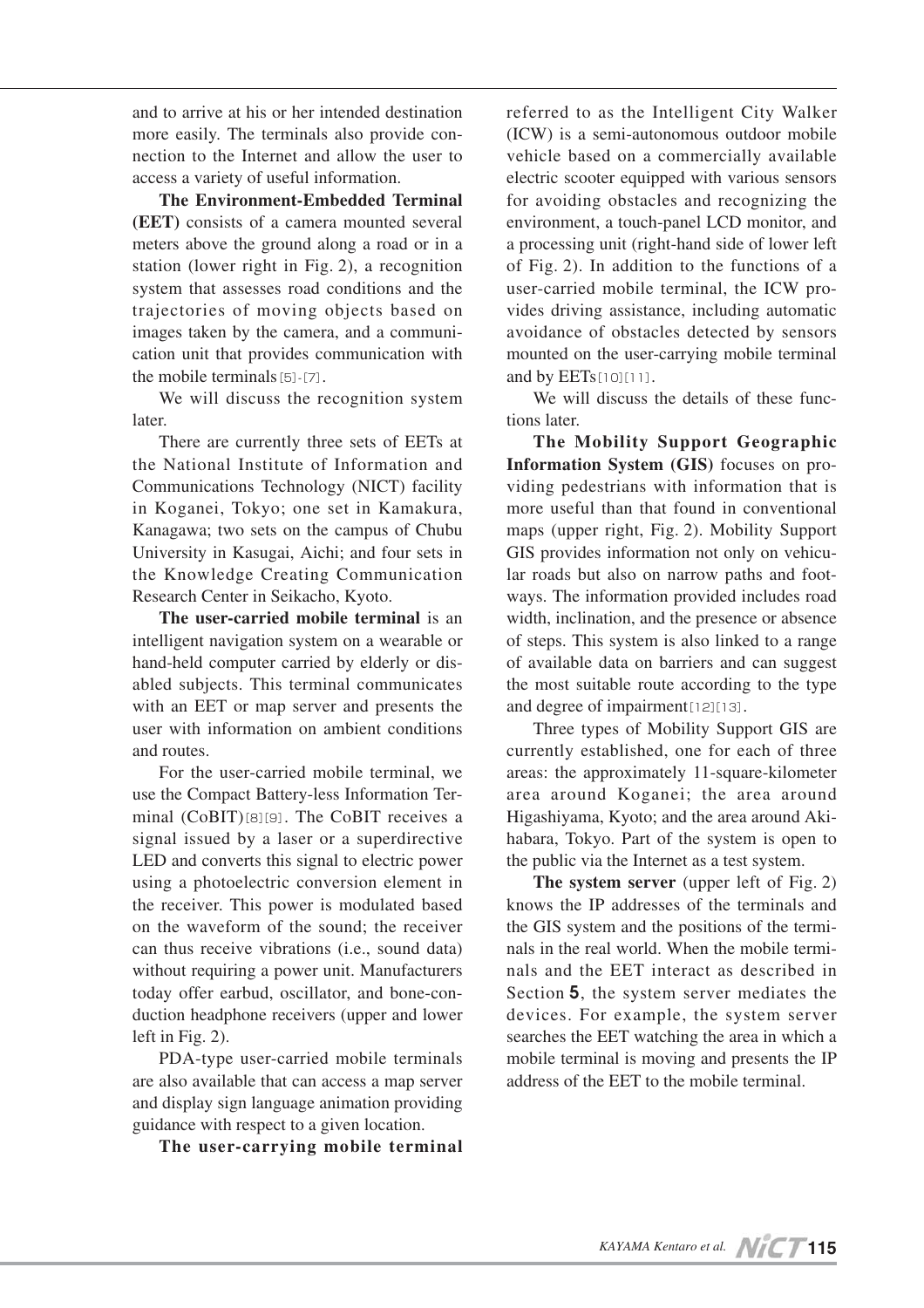## **3 General road observation system**

## **3.1 Overview of general road observation system**

We are developing a system aimed at recognizing objects moving on a general road, for use as an Environment-Embedded Terminal (EET).

The hardware of this system consists of a camera for observing a road or other area (lower right of Fig. 2) and a PC terminal for processing the images acquired by the camera.

The camera is mounted several meters above the road and its angle can be controlled. Generally the device is assumed for applications in which the conditions of a relatively small area are monitored, such as a small road in a residential area or a railroad yard.

The PC terminal processes the images input from the camera. In addition, it communicates with the Mobility Support GIS and the mobile terminals to acquire positional information from mobile terminals and other components and to transmit the information relating to obstacles and dangers recognized by the general road observation system.

The system recognizes and obtains the trajectories of all moving objects in its field of view 24 hours a day, including automobiles, two-wheeled vehicles, and pedestrians, based on information acquired by a camera placed at approximately the height of a streetlight on a road that does not carry extremely large volumes of pedestrian or vehicle traffic. In general, variation in brightness poses a significant problem in detecting moving objects, and occlusion represents a significant challenge in tracking objects. We address the problem of detection using the normalized distance method described in the next subsection and tackle the tracking problem using a method proposed by Kamijo et al. based on the Spatio-Temporal Markov Random Field model[5][14].

## **3.2 Moving object detection based on normalized distance**

In outdoor environments, the luminance of the image as a whole varies due to the movement of clouds and the camera characteristics, affecting recognition. Accordingly, this system adopts a method based on the concept of normalized distance proposed by Nagaya et al., a method that proves effective in counteracting the effects of mild variation in lighting[15].

Normalized distance is a characteristic quantity not easily influenced by changes in illuminance. This value is defined as the length of the vector composed of the pixel values in the area of interest, with the vector projected to a unit sphere. Using this normalized distance, this method separately assesses changes in the scene, background, structure, and illuminance in the area of interest. Based on the acquired information, the system detects the time period during which moving objects are present and updates the background.

Nagaya et al. use this method in a portion of an image, but we divide the entire image into small blocks and apply this process to each block, in a manner similar to that described by Matsuyama et al.[16]. However, unlike Matsuyama et al., our blocks are each eight pixels by eight pixels in size.

Nevertheless, the normalized distance calculated is significantly affected by noise when the luminance of the target environment is low. On the other hand, areas illuminated by a strong light source (such as the light of an automobile) lose texture as the luminance saturates, and it becomes difficult to obtain accurate normalized distances.

Accordingly, we classify nighttime illuminance into three categories: no lighting, weak lighting, and strong lighting. When there is no lighting, the system sums pixel values of images accumulated over an extended period to reduce noise. When there is some lighting, the system estimates the position of the light source[5]. These processes address some of the problems of nighttime illuminance.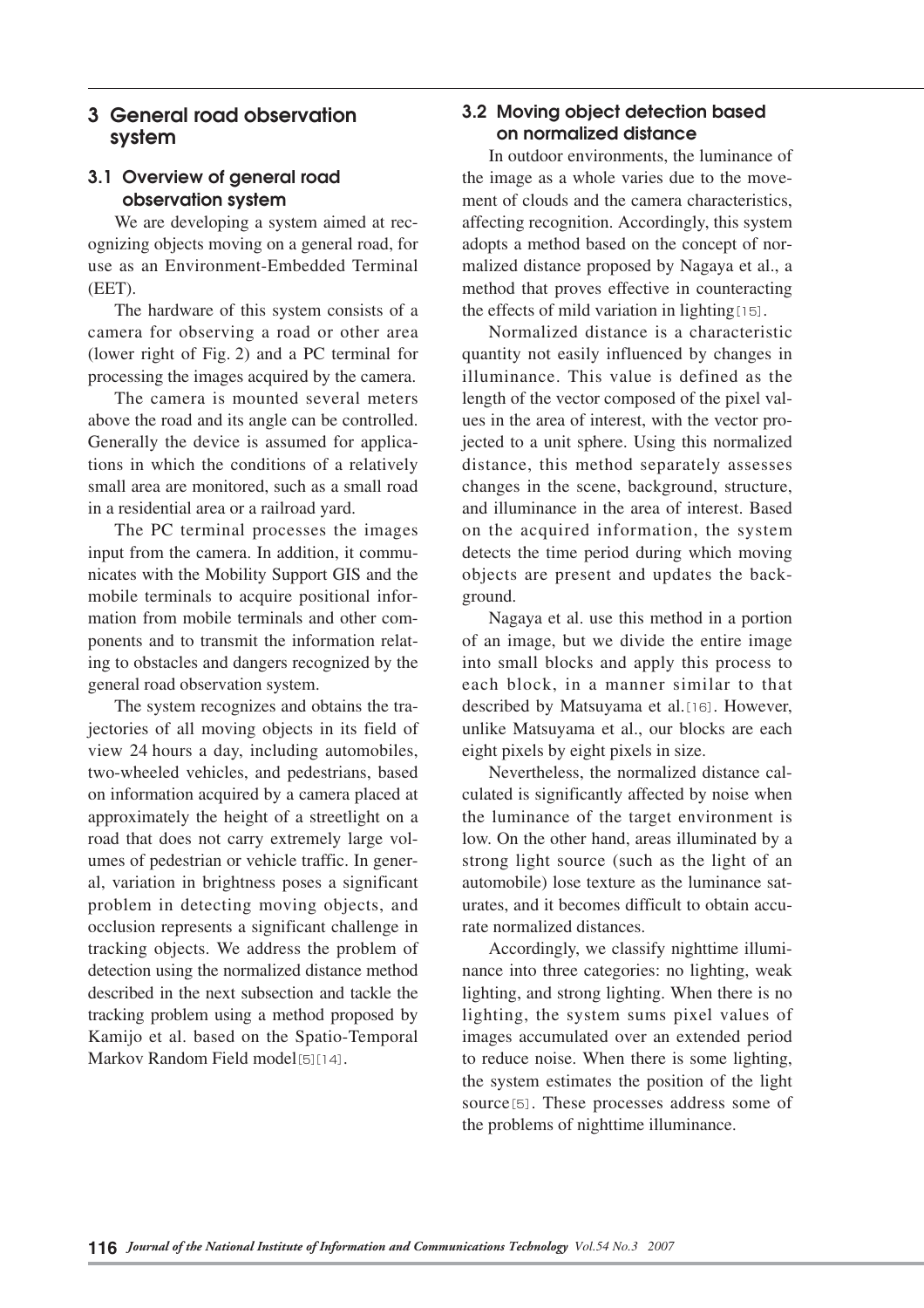## **3.3 Evaluating performance in detection and tracking of moving objects**

To evaluate the effects of the above technique, we performed an experiment by placing cameras in the NICT Headquarters in Koganei, Tokyo, and on a building in Kamakura, Kanagawa. The cameras were mounted several meters above the ground and tilted at an angle so that the road in the direction of travel could be viewed over a length of 50 m to 80 m.

The images acquired by these cameras were classified into 23 types of situations according to the time (morning, midday, evening, twilight, night) and weather (clear, cloudy, rainy, after rain, and snowy). Three image sequences containing moving objects were extracted for each type of situation for each camera, totaling 125 sample image sequences. We processed the acquired images with the algorithm discussed above for purposes of this evaluation. Here, 61 percent of the moving objects in the samples were automobiles, 22 percent consisted of bicycles, and the remaining 17 percent consisted of pedestrians and small animals. The target area contained only a small amount of traffic, the maximum speed of the automobiles was approximately 60 km/h, and each of the vehicles was present in the camera's field of view for at least four seconds. Samples included sequences containing several automobiles in succession or passing.

Here, we set as our goal the detection and tracking of moving objects over a period of sufficient length to permit calculation of their respective trajectories. This structure was designed to enable the system to determine any risk of the mobile terminal's collision with moving objects, as in the experiment described later.

The results show that we were able to detect and track all moving objects in the daytime (morning, midday, evening, early twilight) over 70 percent of the period these objects were within the images (i.e., with the exception of the periods during which the objects were too far away to determine movement). At night, we could detect moving objects for over 30 percent of the period during which the objects were in view, except for in the case of two pedestrians. Even in these two failures, the pedestrians were detected for approximately 10 percent of this period.

## **4 Semi-autonomous outdoor mobile vehicle: the Intelligent City Walker (ICW)**

## **4.1 ICW hardware**

We are currently developing a semiautonomous outdoor mobile vehicle, the Intelligent City Walker (or ICW; see Fig. 3), a user-carrying mobile terminal. The ICW was constructed by modifying a commercially available four-wheeled scooter (the Senior Car, from Suzuki Motor Corporation). The ICW has the following features.

- Intended for outdoor movement
- Normally moves in response to driver operations; manages control only in dangerous situations (semi-autonomous).
- Moves at low speed (6 km per hour at maximum)
- Intended for use in pedestrian spaces, not on vehicular roads

The ICW is equipped with seven sensor units, each consisting of a sonar sensor and an infrared sensor. The sensor units are placed at the front, back, left, and right of the vehicle. The device also features a trinocular camera mounted obliquely downward at the front of

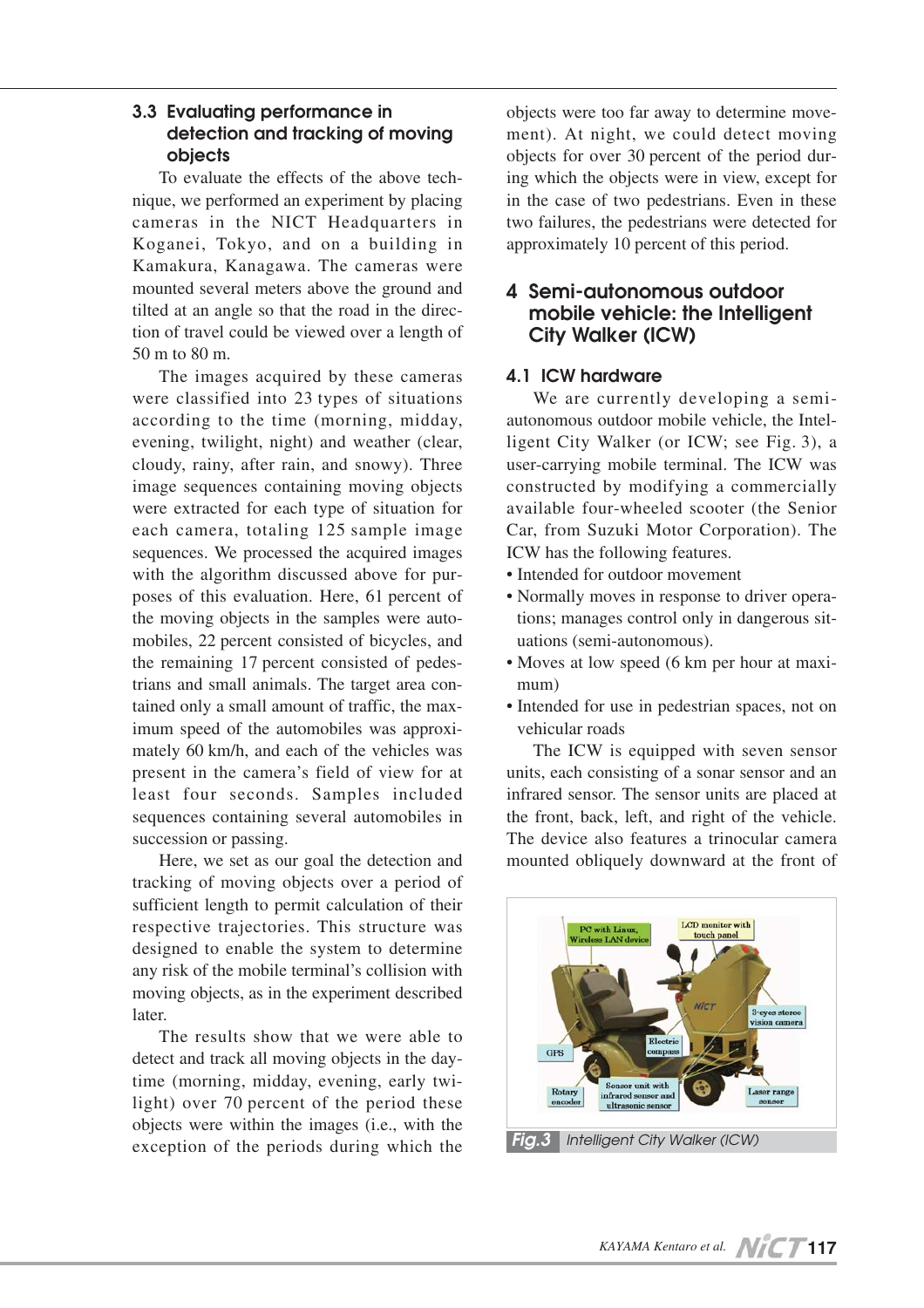the vehicle. Using these sensors and cameras, the ICW acquires dynamic environmental information for a space of several meters surrounding the vehicle.

Table 1 shows the specifications of the ICW, including details of these sensors.

#### **4.2 ICW presentation of information**

The ICW collects the following three types of information:

- Dynamic environmental information for surroundings of several meters, acquired by the ICW itself
- Dynamic environmental information for the surrounding dozen to several tens of meters, acquired by the general road observation system
- Static wide-range environmental information provided by the Mobility Support GIS

The ICW presents the information to the user on the touch-panel LCD monitor (Fig. 4).

The touch panel LCD monitor installed on the ICW has three types of display modes as indicated below. Figure 4 shows screenshots of each mode on the right, from top to bottom.

- Sensor information mode (Displays speed, values of sonar and infrared sensors, and processing results for image sensors)
- Normal mode (Displays control panel, speed, present position, simplified map, and warn-

ing information)

• Map mode (Displays detailed map and can search routes)

The general road observation system transmits information on the presence of moving objects that may collide with the ICW. The ICW displays this information on the monitor and operates semi-autonomously as required — for example, stopping automatically. Through Mobility Support GIS, the device can also search for appropriate routes. The ICW communicates with the other components of the RCT system through wireless LAN.

In addition, the ICW internally processes the ambient environmental information that it collects with its own sensors and can present the results to the user via the monitor. The





|                   | Sonar and infrared sensor unit $\times$ 7                 |
|-------------------|-----------------------------------------------------------|
| External sensor   | Infrared LED laser sensor $\times 4$                      |
|                   | Semiconductor laser sensor $\times$ 1                     |
| Multi-lens camera | Trinocular camera $\times$ 1, binocular camera $\times$ 1 |
| Positional sensor | GPS, electronic compass                                   |
| Internal sensor   | Gyroscope, steering wheel angle sensor,                   |
|                   | wheel rotation sensor                                     |
| Interface         | Touch panel LCD monitor                                   |
|                   | Microphone, wireless LAN (802.11b)                        |
| Power supply      | Transport for 2 1/2 hours with 30 minute charge           |
| Processing unit   | PC (Linux $OS \times 2$                                   |

#### *Table 1 ICW specifications*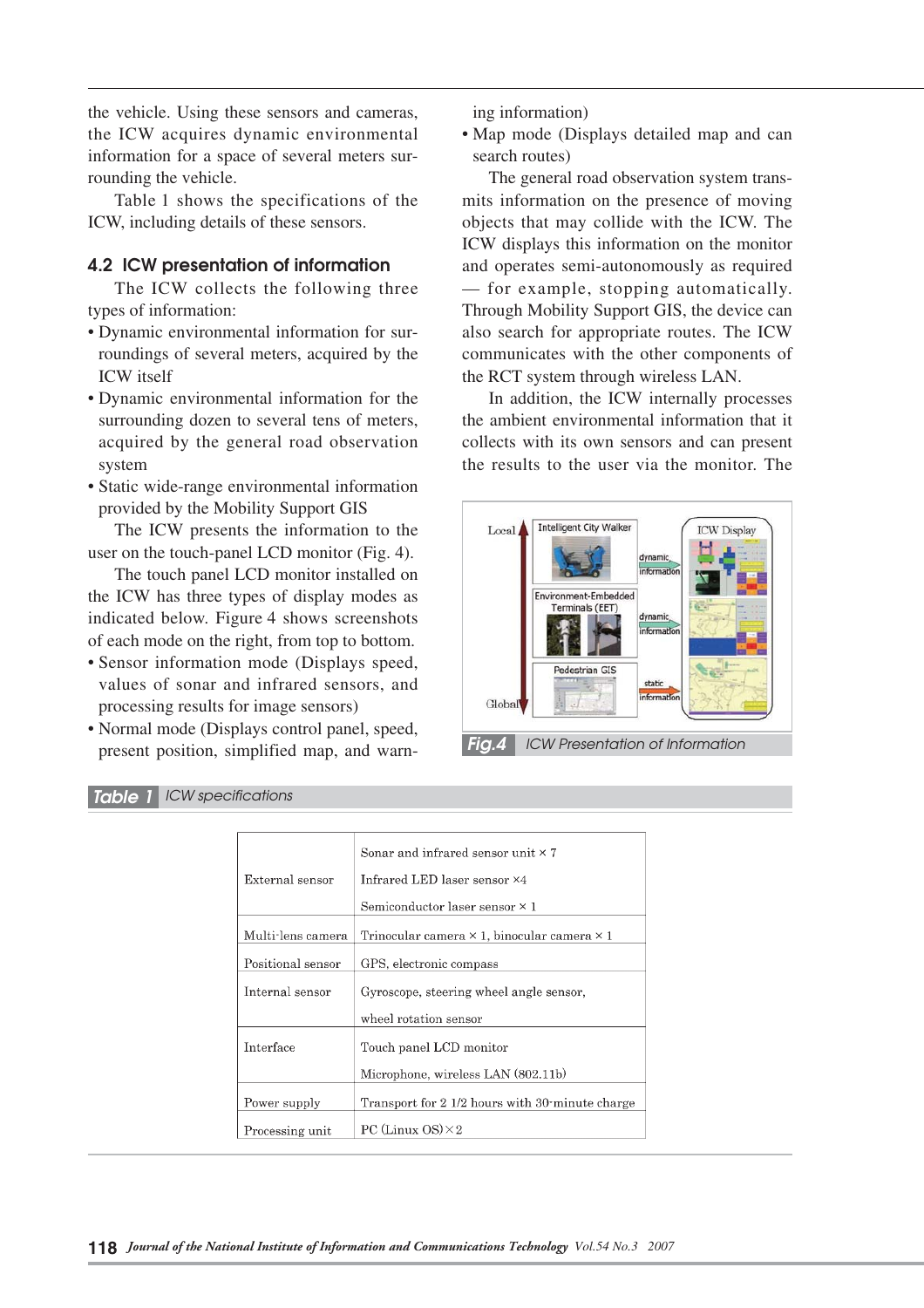next and subsequent subsections describe the preparation of this environmental information.

## **4.3 Creation of environmental map by three-dimensional occupancy grid method**

The occupancy grid method is an environment description method proposed by Elfes et al.<sup>[17]</sup> to obtain more robust ambient environmental information based on sensor information containing various types of noise. This method divides the space into grids and cells and describes the environment by attributing a probability to the presence of an object in each grid cell. In most past studies, the probability calculation was generally based on information input by sonar sensors and the cells were two-dimensional. However, this study focuses particular attention to surface unevenness, using a three-dimensional grid that divides the space particularly finely in the vertical direction, enabling the unit to distinguish:

- Stairs (to be avoided) and slopes (ignored; the vehicle proceeds)
- General curbs on the walkway (high steps: to be avoided) and sectioned curbs to allow entry of vehicles and pedestrians (low steps: ignored; the vehicle proceeds).

The size of the present grid is 4 cm high and 8 cm wide and deep. The number of grid cells in each direction is 64, 128, and 128, respectively.

The grid is created based on the threedimensional coordinates corresponding to each pixel, which are calculated based on images acquired by the trinocular or binocular camera.

Figure 5 shows a visualization of the grid. When the upper image in Fig. 5 was obtained, the ICW camera was positioned in the right corner of the lower image. The lower image shows that the stairs, trees, and poles at the far end are correctly recognized. The demonstration field experiment, which we will describe later, also showed that the system was able to acquire information of sufficient accuracy to avoid dangers without problems.



## **4.4 Determination of dangerous areas and avoidance of dangers**

Based on the three-dimensional grid created in the manner described in the previous subsection, the system detects dangerous areas through the procedures indicated below.

(1) In each position, the system finds the highest grid cell for which the probability of an object's presence is above a set value and creates a two-dimensional step map.

(2) At each position on the two-dimensional step map, the system checks the height difference for four adjacent positions and regards this position as a dangerous area if the height difference is two units (8 cm in this case) or greater for any of the four adjacent positions.

Here, areas for which precise height is not obtained are excluded.

In this manner, the system can distinguish steps from areas where height changes continuously, allowing the vehicle to pass (such as ramps).

When the ICW recognizes a danger from collision to possible toppling — based on this information and the sonar and infrared sensor data, the ICW takes over control from the user and automatically moves to avoid the danger. In the absence of sufficient space in the surrounding area to circumvent the danger safely, the vehicle stops on the spot.

Nevertheless, the ICW in principle runs according to user operation. This system is semi-autonomous and does not usually operate automatically, instead shifting to automatic mode only in danger. This design respects the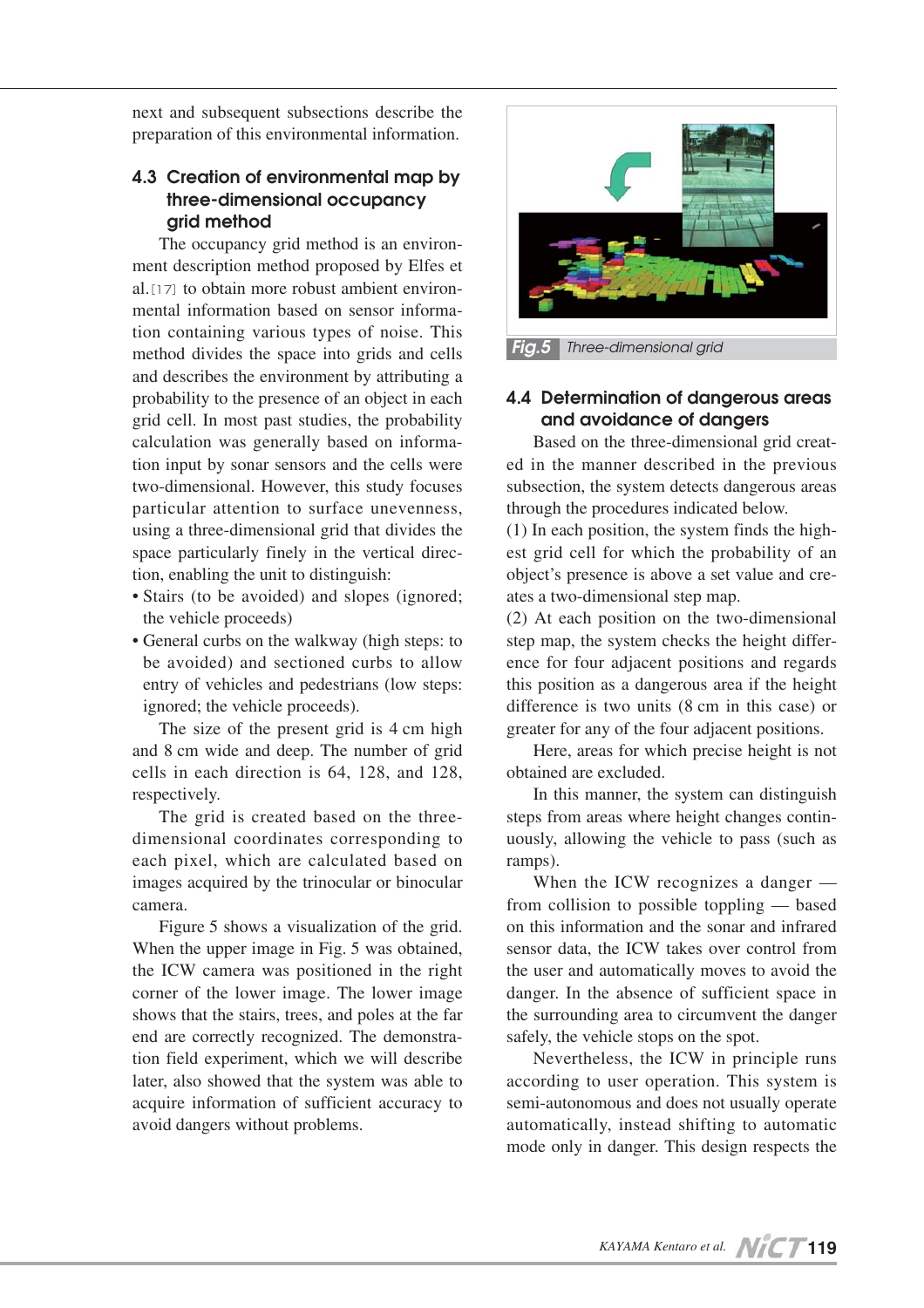user's enjoyment of his or her ability to drive the vehicle freely, and is also due to the extensive legal and technical barriers to completely automatic operation.

## **5 Outdoor experiments**

## **5.1 Experiments combining mobile terminals and Environment-Embedded Terminals**

To test the integration of the RCT terminals, we performed experiments combining mobile terminals and the Environment-Embedded Terminal, in which the mobile terminals were to direct an automobile to pass through a crossing with poor visibility (Fig. 6).

We used a commercially available wireless LAN in compliance with the IEEE802.11b standard for communications and constructed a private network between the terminals.

We performed the experiments at two locations: in Kamakura, in an experiment combined with a user-carrying mobile terminal (ICW); and in Koganei, in an experiment combining a user-carrying mobile terminal and a user-carried mobile terminal. Except for some degree of erroneous recognition caused by the swaying of the cameras due to strong winds, moving objects were detected and alarms were generated correctly. Here, it took two to three seconds from the moment an automobile was detected until the mobile terminals were notified of the automobile's pres-



ence.

In Kasugai, we also succeeded in an experiment to display the map of the surrounding area, including detected and recognized moving objects, on the monitor installed on the ICW.

## **5.2 Verification of ICW interfaces**

As described earlier, the ICW can avoid dangers by itself based on information acquired by its sensors. To verify its capacity to avoid obstacles and to assess safety and comfort during the relevant operations, we performed demonstration field experiments with 11 volunteers over the age of 60.

Although slight differences were observed depending on the volunteer's knowledge of and attitude toward the ICW, the experiment confirmed that the ICW provides safe obstacle avoidance in terms of the timing of avoidance and the recovery trajectory after avoidance. As for the ideal timing for such avoidance, the results indicate that it is most comfortable to begin avoidance maneuvers 3 m short of the obstacle, regardless of speed.

We have implemented this finding in the functions of the ICW and have been performing demonstrations in numerous exhibitions and similar events on courses constructed with corrugated boxes and other materials.

In an exhibition held in July 2006, we distributed a questionnaire concerning the ICW interfaces after an approximately three-minute test drive per subject. The examinees consisted of 31 men and women in their pre-teens to their 60s, with most in their 30s and 40s. The questionnaire requested that the examinees assess the necessity for the monitor display in a five-grade evaluation and also asked about the timing of collision avoidance and the examinee's ideas on an appropriate future sales price.

The results show that map information (score: 4.53) is highly appreciated, that a rough indication of ambient conditions is sufficient (score of 4.17 for simplified display of obstacles and score of 3.93 for the detailed display), and that enthusiasm was low for but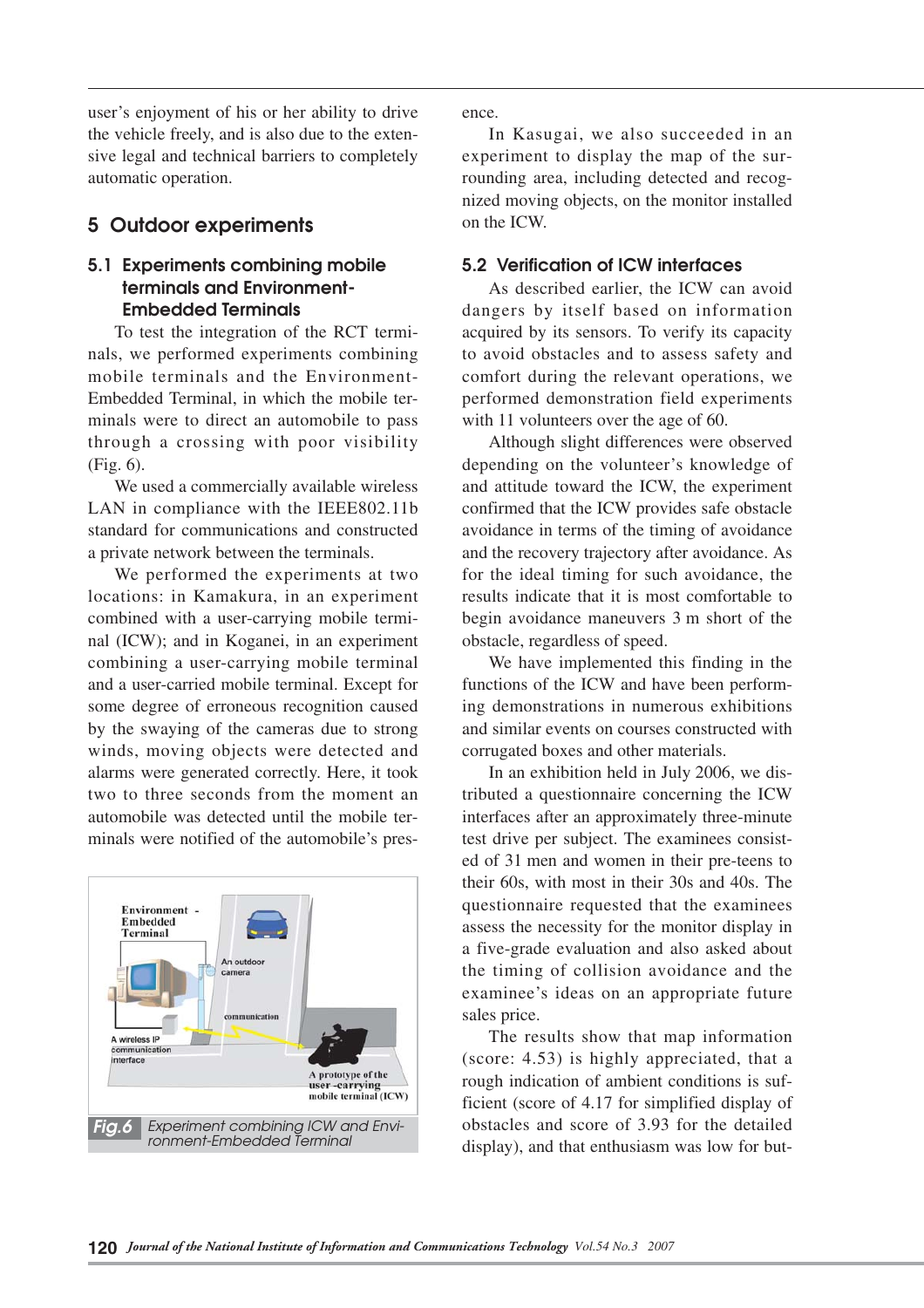ton operation (score: 3.07).

The timing for collision avoidance was too early for 6 percent, just right for 74 percent, and too late for 19 percent of the examinees. The median of the appropriate sales price was 300,000 yen, which is approximately the same as the sales price for a commercially available electric scooter with no "intelligent" features.

## **5.3 Test-run experiments on public roads**

In November 2005, we performed experiments open to the public in Seikacho, Kyoto. One of the experiments involved allowing the ICW to avoid a collision on its own. Another experiment was performed on a public road to allow the Environment-Embedded Terminal to recognize an automobile approaching in the blind spot of an ICW and to transmit information to the ICW through the network, allowing the ICW to autonomously avoid the automobile based on the provided information<sup>[18]</sup>.

In these experiments, 10 general participants rode on the ICW and experienced the avoidance actions, and approximately



150 general participants watched the experiments.

We submitted a questionnaire survey to these participants concerning the required aspects of future practical outdoor applications of the ICW, and 107 participants returned the questionnaire. The results revealed that the demand for safety is extremely high  $(72.0 \text{ percent})$ , that the demand for operability is also high  $(48.6 \text{ percent})$ , and that the demand for a low price is quite strict  $(47.7 \text{ percent})$  [11].

## **6 Conclusions**

We are conducting research and development of Robotic Communication Terminals (RCT) to provide comprehensive support to pedestrians — particularly the elderly and the disabled — in outdoor mobility.

This paper specifically describes the details of the Environment-Embedded Terminal, which detects moving objects on general roads, and a user-carrying mobile terminal, the ICW. With the Environment-Embedded Terminal, we solved the problem of irregularly variable lighting by adopting the normalized distance method, which divides the images into small regions and evaluates similarities in texture, and have successfully arrived at a robust detection of moving objects. With the ICW, we developed an ambient environmental description using diverse types of sensors and have successfully developed a system that can avoid obstacles semi-autonomously as the user is driving. In addition, we performed demonstration field experiments on public roads and other locations incorporating a combination of these various components.

With respect to the future practical application of the entire RCT system, we need to solve a range of problems, including further safety improvements and legal concerns. In the meantime we believe that it is important that we further refine the elemental technologies and begin to promote partial commercial-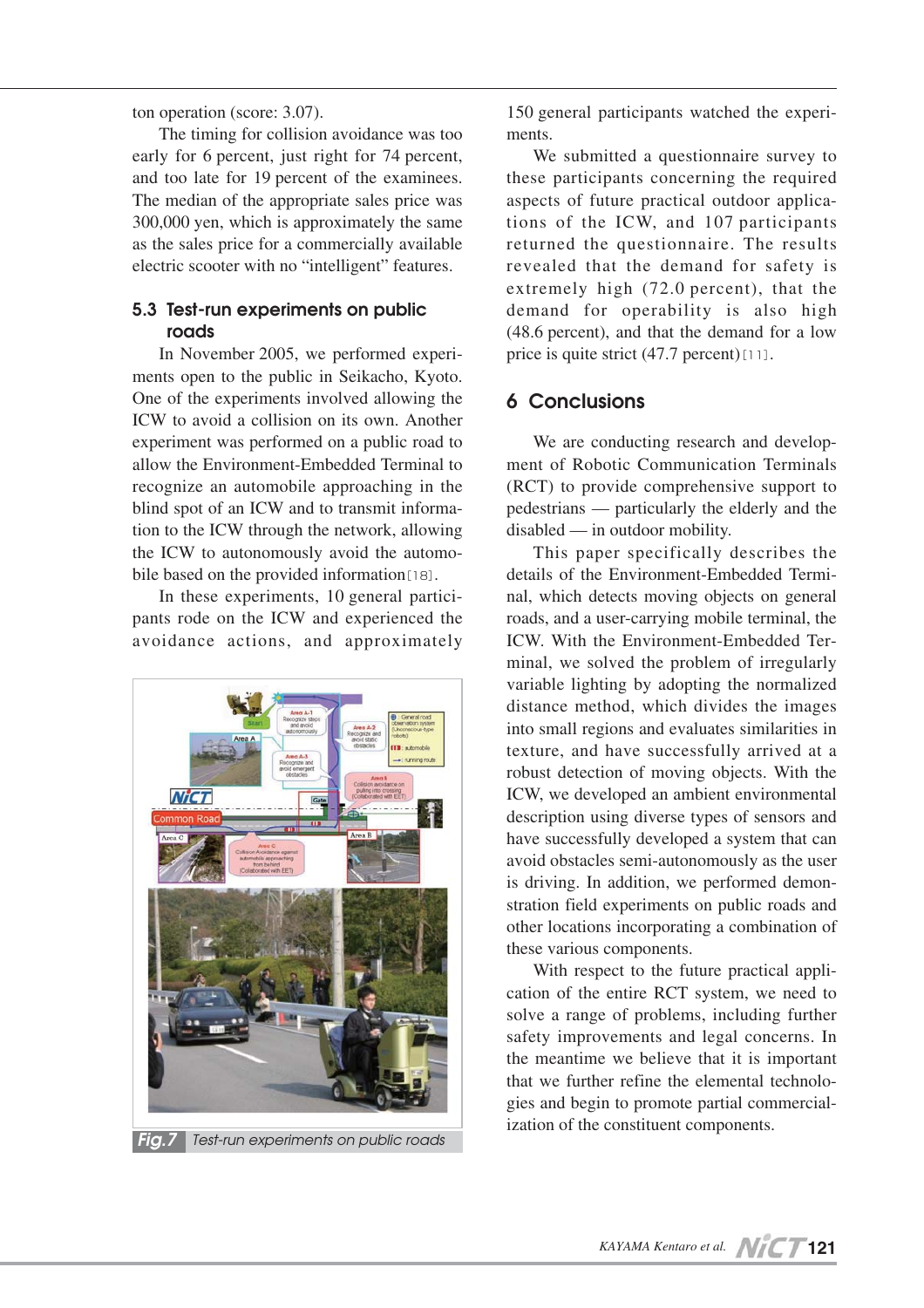## *References*

- 1 S. G. Tzafestas, "Research on autonomous robotic wheelchairs in Europe", IEEE Robotics and Automation Magazine, Vol.8, No.1, pp.4-6, Mar. 2001.
- 2 S. Kotani, N. Kiyohiro, and H. Mori, "Development of the Robotic Travel Aid for the Visually Impaired", Journal of the Institute of Image Information and Television Engineers, Vol.51, No.6, pp.878-885, Jun.1997. (in Japanese)
- 3 I. E. Yairi and S. Igi, "A Mobility Support System Assisting the Elderly and the Disabled by Connecting the Real-world, Computer Networks, and Users", Proceedings of the 7th International Workshop on Mobile Multimedia Communications, pp.1-6, 2000.
- 04 I. E. Yairi, K. Kayama, and S. Igi, "Robotic Communication Terminals as a Mobility Support System for Elderly and Disabled People (5)", Journal of the Japanese Society for Artificial Intelligence, Vol.20, No.1, pp.82-89, 2005. (in Japanese)
- 05 K. Kayama, I. E. Yairi, and S. Igi, "Outdoor Environment Recognition System on Robotic Communication Terminals supporting Mobility of Elderly and Disabled People", The IEICE Transactions on Information and Systems, PT.1, Vol.J88-D-I, No.2, pp.536-546, 2004. (in Japanese)
- 06 K. Kayama, I. E. Yairi, and S. Igi, "Outdoor Environment Recognition System on Robotic Communication Terminals Supporting Mobility of Elderly and Disabled People", Systems and Computers in Japan, Vol.37, No.8, pp.56-67, 2006.
- 07 H. Fujiyoshi, T. Komura, I. E. Yairi, and K. Kayama, "Road Observation and Information Providing System for Supporting Mobility of Pedestrian", Proceedings of the 4th IEEE International Conference on Computer Vision Systems, pp.37-44, 2006.
- 08 T. Nishimura, H. Itoh, Y. Nakamura, and H. Nakashima, "A Compact Battery-less Information Terminal For Interactive Information Support", The Fifth Annual Conference on Ubiquitous Computing (Ubicomp 2003), Workshop: Multi-Device Interfaces for Ubiquitous Peripheral Interaction, 2003.
- 9 S. Oyama, I. E. Yairi, S. Igi, and T. Nishimura, "Walking support using compact terminals with infrared audio communication", ICCHP 2004, pp.468-475, 2004.
- 10 K. Kayama, I. E. Yairi, and S. Igi, "Three-dimension simultaneous localization and mapping for semiautonomous scooter in residential area using stereo vision", Proceedings of the 11th World Congress on Intelligent Transportation System, 2004.
- 11 K. Kayama, I. E. Yairi, and S. Igi, "Recognizing and Displaying Surrounding Environments on Low-speed Intelligent Buggy", Proceedings of the second IASTED International Conference on Human-Computer Interaction, 569-073, 2007.
- 12 I. E. Yairi and S. Igi, "Geographic Information System for Pedestrian Navigation with Areas and Routes Accessibility", IPSJ Journal, Vol.46, No.12, pp.2940-2951, 2005. (in Japanese)
- 13 I. E. Yairi and S. Igi, "Mobility Support GIS with Universal-designed Data of Barrier/Barrier-free Terrains and Facilities for All Pedestrians Including the Elderly and the Disabled", Proceedings of the 2006 IEEE International Conference on Systems, Man and Cybernetics, pp.2909-2914, 2006.
- 14 S. Kamijo, K. Ikeuchi, and M. Sakauchi, "Vehicle Tracking in Low-angle and Front-View Images based on Spatio-Temporal Markov Random Field Model", 8th World Congress on Intelligent Transportation System, 2001.
- 15 S. Nagaya, T. Miyatake, T. Fujita, W. Ito, and H. Ueda, "Moving Object Detectionby Time-Correlation-Based Background Judgement Method", The IEICE Transactions on Information and Systems, PT.2, Vol.J79-D-Ⅱ, No.4, pp.568-578, 1996. (in Japanese)